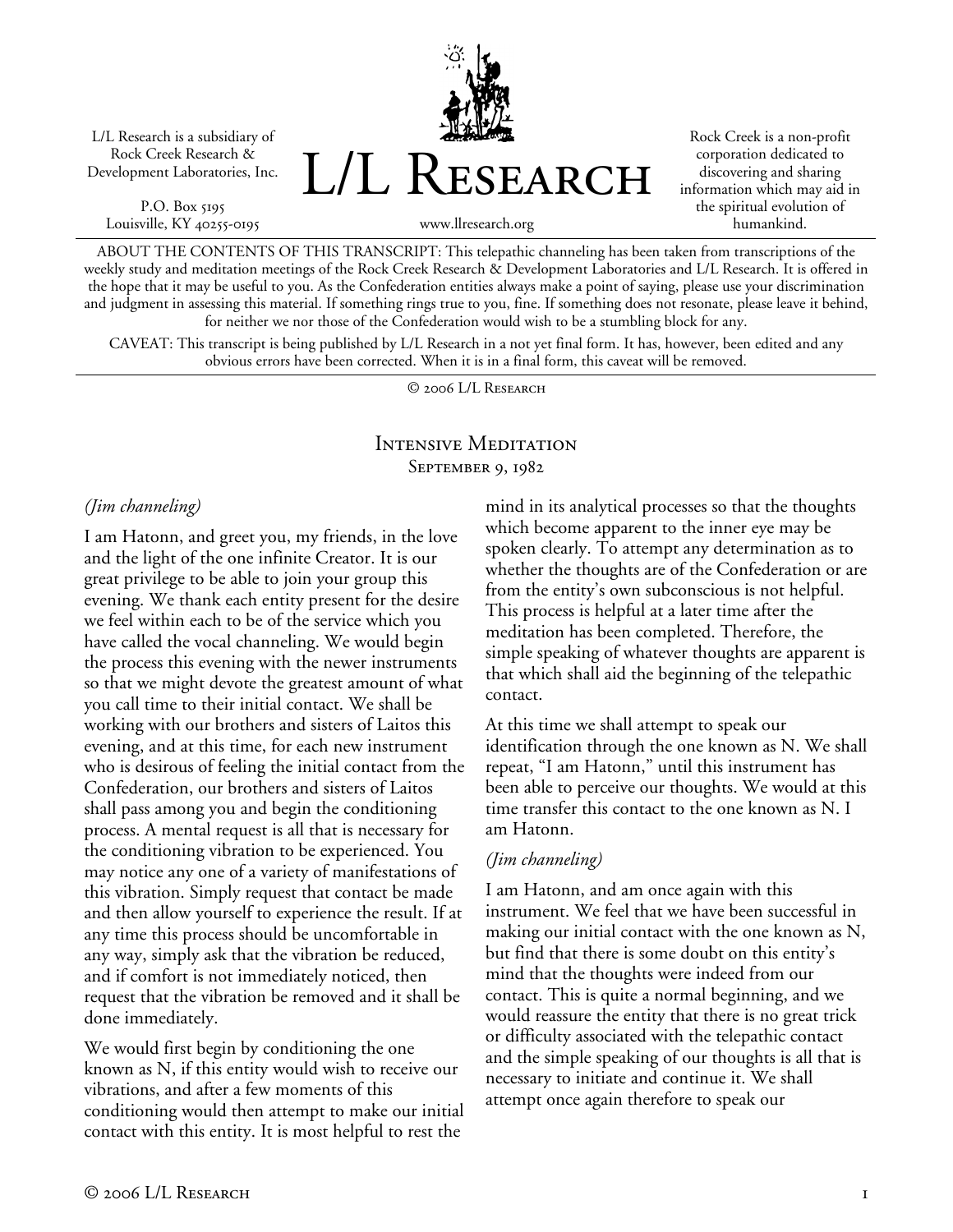identification through the one known as N. I am Hatonn.

## *(Jim channeling)*

I am Hatonn, and am with this instrument once again. We thank the one known as N for her great desire to be of this service, and we assure her that though she has not been able to vocalize our initial thoughts, we are most pleased with the ease which we have found in making our first contact with this instrument. We also reassure her that a simple period of practice, shall we say, is all that is necessary for this process to find a home within this entity. We shall now move to those instruments who have somewhat more experience in this process and therefore shall not identify the instrument to whom the contact shall be transferred. I am Hatonn.

# *(M1 channeling)*

I am Hatonn. I am now with this instrument. I greet you with the love and the light of the infinite Creator. The people of your density have something called depression. There are many ways to overcome the situation. If you can pretend you are back in the second density as an animal and look at your life, and find that you have food, shelter, and animal conveniences, you would realize that your life is not as bad as you think it is. You can also go into the fourth density in your mind and look at your life as an observer. You will see that the things that bother are not immediate. You have the comfort that you saw as an animal. You have food, shelter and the necessities for today. If you can get out of yourself, and look at yourself as you someday will be, you will be able to leave some of your depression.

Depression is a condition seen mostly in the third density. The forgetting process keeps you from seeing the total picture, but because you imagine you see the total picture, you become depressed. If you could see the total picture, you would realize that the problems that are bothering you are only a small part of the total picture. It is very helpful to go either direction—back to the second density or imagine yourself beyond the third density. Either of these outlooks will help your depression. I am Hatonn. I leave this instrument.

# *(K channeling)*

I am Hatonn. I greet you, my friends, again in the love and the light of the infinite Creator. Again it gives us great joy to be with this group. At the end of the day at the time of sunset, if you can but look back upon the day and count your blessings, you will find more to be thankful for than you had imagined. If you continue this practice, to look back on the day, you will find that the little things seem to fall away, and there are more things to be thankful for. As your days pass, you learn how to use the energies now available to you to bring about the good things, not only within your own life, but in the lives of those about you. The understanding of how to use the energies that are yours each day is very important. All the energy that you need is available if it is requested, and as has been indicated in times past, the beauty of the sunset and the quietness at the end of the day restores the soul.

Again we would like to express the joy we feel at being in the midst of this group. We now transfer the contact. I am Hatonn.

# *(A channeling)*

I am Hatonn, and we greet you once again, my brothers and sisters, in the love and the light of the one infinite Creator. We do so enjoy coming to your group to feel the love you share, to see the joy. We also watch and see the joyous occasions that you have. We also see the concern of those needing. It also seems to be a worry because of the fear of losing close friends. But you live in an illusion, one which seems to be a time of separation. But is it really? Where can people go so that they are totally separated? Since we all are one, there seems to be no need to worry of losing something. But much can be gained from learning the lessons in your illusion, and we are sometimes envious of the lessons you can learn. We are joyous though, in being able to watch you grow, to learn to love, and if ever you wish our presence, you need but ask. We shall be there. We are more than happy to serve you in this manner.

We shall now transfer this contact to another instrument. I am Hatonn.

## *(S channeling)*

I am Hatonn, and once again we greet you, our brothers and sisters, in the love and in the light of our one infinite Creator. This evening we have spoken of love that is shared between friends, between others like yourselves who have similar interests. But, my friends, do you take that extra step to share that love with the people whom you meet in your everyday lives, to share that love that is so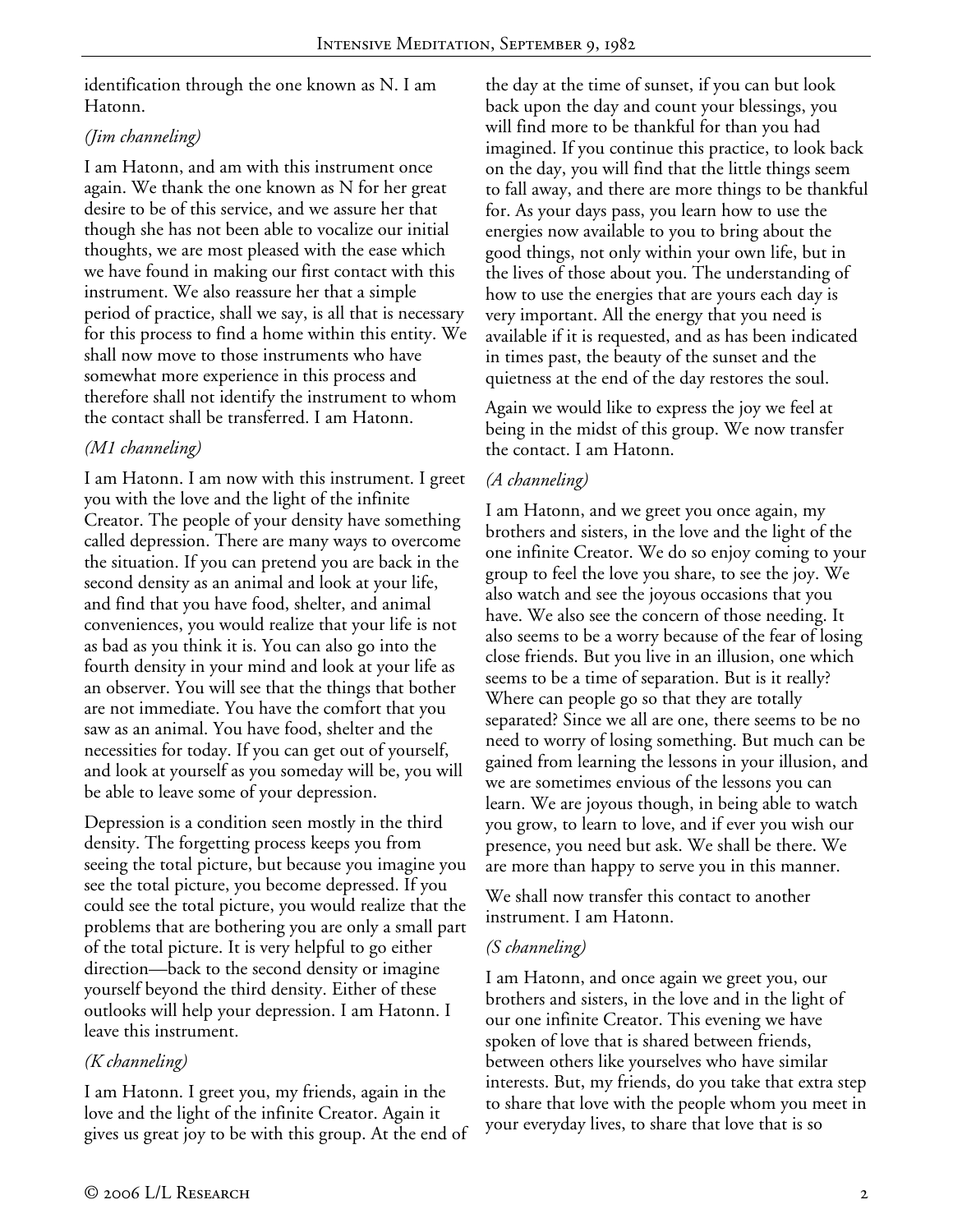abundant among you? To share the light, the Creator's love? Is this so hard to do? We have spoken of sharing among your families, as indeed you are a family. And to include others in that family would be an accomplishment along the path which you seek, for that path is service.

This entity—we correct this instrument. This instrument is fatigued this evening and having trouble maintaining our contact. Therefore at this time, we would transfer to another instrument. I am Hatonn

### *(M1 channeling)*

I am Hatonn, and am once again with this instrument. I greet you with the love and the light of the infinite Creator. I know in your heart you are uneasy because the more established instruments are leaving. If letters or tapes could be sent back and forth, if part of a letter or part of a tape could be read at the beginning of a meeting, or if the instruments who are leaving would set aside this time to be with you in spirit for a short time until you feel more comfortable alone, it would be very helpful. If they could set aside fifteen minutes on a Sunday evening, you would not feel so alone. They would be with you in spirit. If they could send the thoughts they have during that time to you, you would know you are not alone. You will not feel so uncomfortable and can continue the spirit of the meeting. I leave this instrument. I am Hatonn.

## *(M2 channeling)*

I am Hatonn, and I greet you again in the love and the light of the infinite Creator. We are pleased to see the progress of each of the channels. You are no longer new channels. You have grown in confidence. Your desire has been steady. You have worked and prayed to attain as pure a channel as possible. You have an opportunity, brothers and sisters, before you to use this channel medium to continue to share with those that are around you. Your group will grow and it will become small. It will grow and become small again, perhaps. For such is the nature of your group, to always be willing to serve others that pass through; to always have the watchful eye for someone in need; to always have the helping hand for someone who may have stumbled.

You have grown strong, especially through the bonding of the friendships and your love with one another. While many of you will be physically

separated, surely you know by now that you are not separated at all. But just as we are with you at your call, your brothers and sisters in the spirit of your cause are also with you at your call. They share in your joy, they share in your sorrow, and especially they share in your strength. And this is the strength that will help you carry on many times when the distractions are great or the interest wanes, and you wonder, "Is there still a need for this type of service?"; when weeks may pass and many of the members that have frequented this road of learning have gone their separate ways. But your desire is strong, my brothers and sisters, and it will always bring you back. Bring you back together. You are a family in unison who will serve those in need. Each time you come together you grow in the strength of your commitment to serve. A legacy of sorts is left to you, and [as] a very able and willing group you are to take it upon your shoulders. Our blessings are on all of you.

We leave this instrument. I am Hatonn.

### *(Jim channeling)*

I am Hatonn, and greet you all once again in love and light. Before we take our leave of this group, we would perform what is for us somewhat of an unusual honor, and that is the attempting to answer your queries on this evening. We usually are not asked to perform this task, for it is most often our brothers and sisters of Latwii who are requested to perform this service, but it is our honor this evening, for there are the needs upon our vibration of love which we feel we might be most able to fulfill. May we ask if there is a question which we might make an answer to at this time?

**S:** I have a question. My question is, how will I know when it is you in my consciousness and not my own input? I am fearful to say what is on my mind and not what is knowledge from you.

I am Hatonn. My sister, your concern is indeed wellfounded, for it is most helpful for the desire of each new instrument to be strong in purity. This you have achieved. May we also then suggest that in order to initiate the vocalized channeling process that you speak those thoughts which appear in your mind while you are meditating within a group which has devoted itself to this type of service. You will not know with any degree of what you call certainty that the thoughts belong to us or belong to you. This is necessary so that each contact is what we call free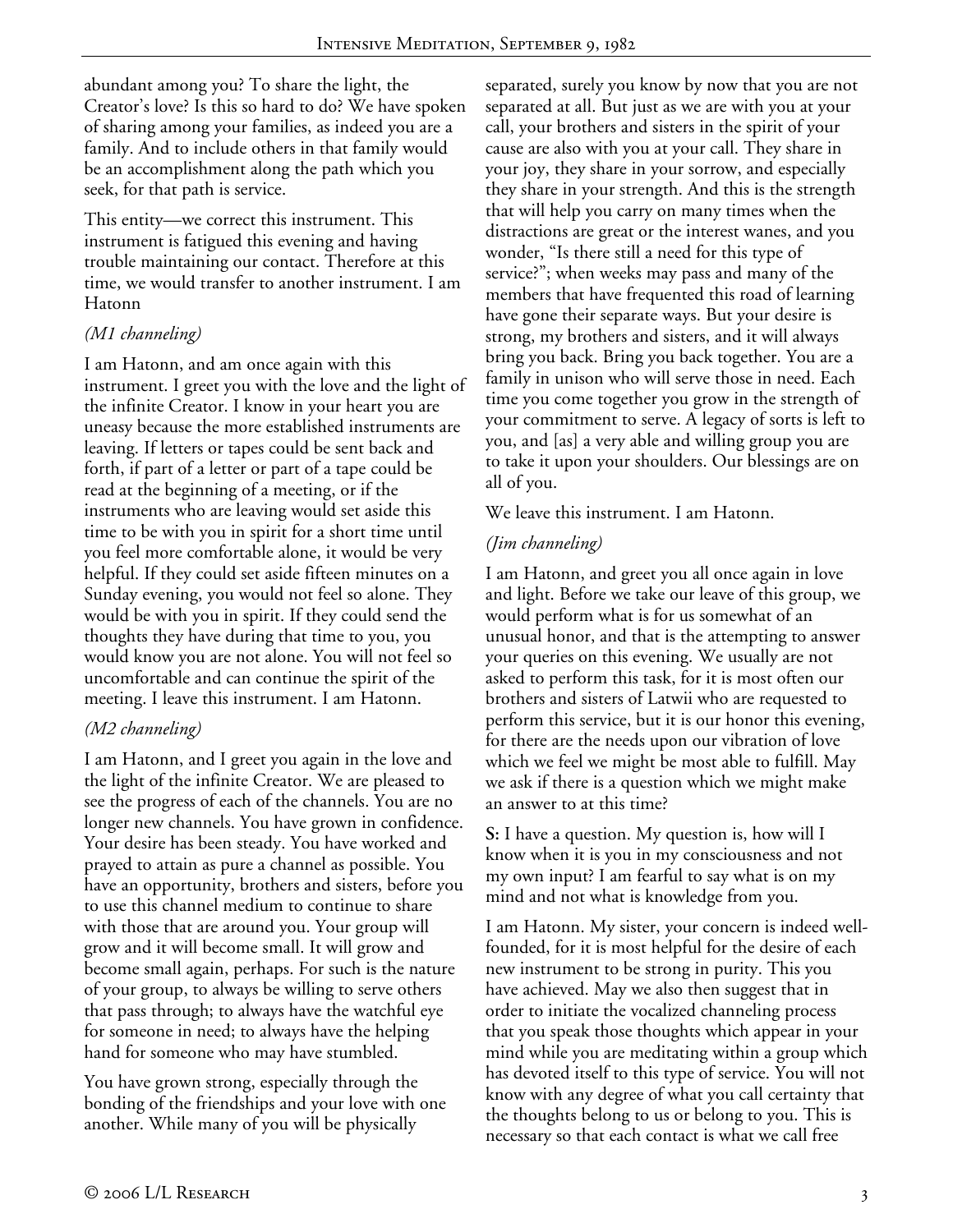will contact. That is, no truth of any reproducible or certain nature may be given. This aids the new instruments and each entity much more in what you call the long run than having absolute proof that the thoughts belong to us and not to you, for the exercise of faith and will together are most helpful to any entity's growth. To have the work done or the proof given without some doubt being overcome, shall we say, on the part of the entity is not most helpful, for it does not take any faculty of will or faith for an entity to have proven for it that such and such a phenomenon exists. Therefore, we suggest that while you are attempting to make the contact with any member of the Confederation of Planets that you speak those thoughts which appear in your mind, and only later attempt to analyze their origin.

May we answer you further, my sister?

**S:** No, thank you.

I am Hatonn. We thank you. Is there another question at this time?

**M1:** I have a question. Is it possible that some of us knew you before this incarnation?

I am Hatonn. My sister, all things are quite possible. May we answer you further?

**M1:** Thanks for that answer to my question.

I am Hatonn. We thank you. Is there another question at this time?

**K:** Yes. I'd like for you to comment on an experience I had this week. My daughter has trouble sleeping. She came over two nights ago, at 2:30 in the morning, and touched me and scared me half to death, and she said, "Mother, I can't sleep." And because of having to teach the next day, she almost panics when she has trouble sleeping. And so I made a pallet for her, and she lay down on the floor, and I tried to put some energy from my own hands into the solar plexus to help her calm down, and then I got back on the bed, and I found that I couldn't rest. And I thought, well, we're both in a dilemma now, 'cause I don't know what to do. It seemed like I was supposed to be doing something. And so I imagined light beginning at her head and just going down and covering her like a cocoon. And I still couldn't relax myself, and I was afraid my anxiety was going to make her anxiety worse. And then the thought occurred to me. I will seal that light so that it's … she is completely sealed in this light of peace and

rest, and with that thought, I was totally relaxed myself, and I went to sleep and she went to sleep.

And the next morning I thought, I didn't know if she'd been asleep, I know I went to sleep. The next morning I wondered how she was going to be, and she came in before she went to school, and I've never seen her so excited. And I just wondered if that little thing of sealing the light …

#### *(Side one of tape ends.)*

#### *(Jim channeling)*

I am Hatonn. We have had a small difficulty in perceiving the point of the query which we feel has some merit. May we ask for a summary?

**K:** Why did … I didn't get relief, and couldn't relax myself until I sealed the light about her. Now, why was that significant for me?

I am Hatonn, and we feel we have a better grasp now of the gist of your query, my sister. It is often the case that those upon your planet who have entered the relationships of a family have ties which are quite close in the experience of your illusion. That your daughter sought your comfort in a period of her own discomfort is the expression of the yearning for the love of the parent, and your response was the completion of that cycle of being. That you sought to seal that cycle's completion was most appropriate, for both of you were engaged in a process of growth which was symbolic in nature, that of the giving and receiving of love. To seal that symbolic learning was indeed to seat it within your being, and was of great aid to your daughter, for she was then more able to feel the love living within her being, and it was then able to provide a new type of perception or energetic being for her.

May we answer you further, my sister?

**K:** No. That was a good explanation, thank you.

I am Hatonn. We are most grateful to you, my sister. May we attempt another query at this time?

**Carla:** I have a question from K's question. She so often gets me started on something. I've noticed that sometimes people try the laying on of hands as if they were attempting to take the pain unto themselves. And there is another kind of healing in which a person seems to realize that the healing comes through them and not from them, and therefore they don't take the pain unto themselves,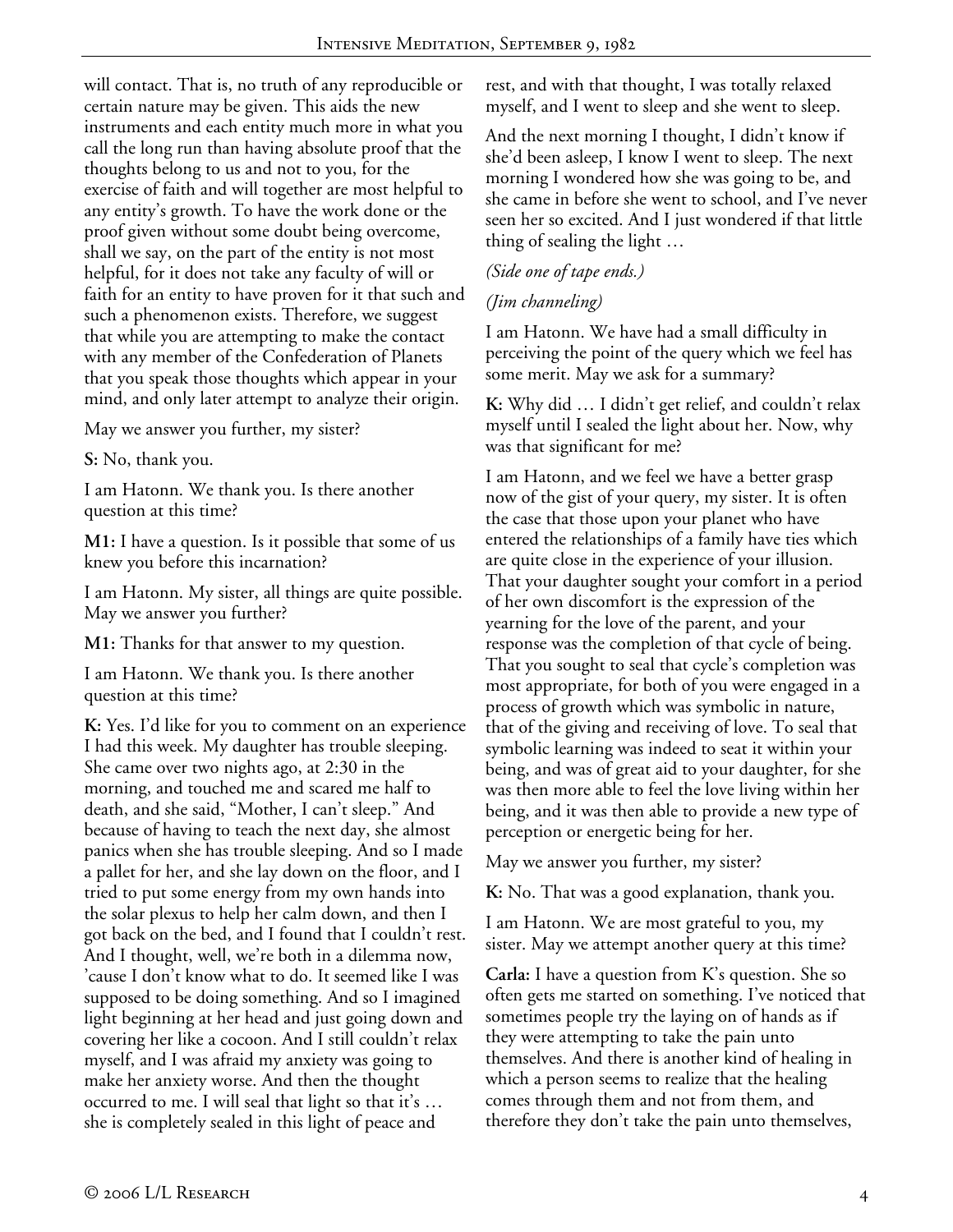they just allow themselves to be channels of light. And the feeling that one gets from that type of a healing may or may not do anything on the physical plane, but it seems to be a more permanent and a more peaceful feeling.

So I was wondering when K touched her daughter on her solar plexus if she had not taken some of her daughter's discomfort unto herself in the desire to heal her daughter because she loved her, and when she made that symbolic sealing it was as if she released that healing to the Creator. In other words, I'm trying to see the thing in a larger light, so that I can understand it in more different circumstances than just this one. Would this sort of be a relatively accurate understanding of the dynamic of it?

I am Hatonn. My sister, we find your perception quite adequate to describe this phenomenon. The process which the one known as K undertook, the taking on of her daughter's discomfort, is one which is in itself and in its place quite appropriate to one who serves as what you might call the mother in the protective capacity that might be required in order to complete a certain portion of learning for both the mother and the daughter. The sealing in light of the love and light of the one Creator which the one known as K then undertook as her final portion of that action is the demonstration of a more universal principle, that of the one who does indeed turn to the one Creator as the source of all beingness and gives up the will, shall we say, the small will that wishes for one thing or another for the daughter, and allows the one Creator to act through the small will and transform it, that the will of the one Creator might be manifested. Thus, you have types of activity which occurred, each appropriate to the lessons that were being learned.

May we respond further, my sister?

**Carla:** No, thank you.

I am Hatonn. We are grateful to you as well, my sister. May we respond to another query at this time?

**K:** Yes. Let me just push that on a little bit further. I didn't know what happened, but that … the explanation was excellent, but, since that, I have felt a sense of humility, even though I was unaware exactly what happened, but I have felt the sense of humility and almost—how do I—a glow since that experience. Is that the result of the experience of love, or why has it affected me since then?

I am Hatonn. My sister, the greatest humility is felt by those who are vessels for the one Creator and who do not claim that what proceeds from their being is a portion of their small being, but who know and express their knowledge that the one Creator moves through their being. To be such a vessel is the greatest of honors, and causes within such a vessel the greatest humility, for such an one knows that of itself no such power is possible, but to open the being to the one Creator is to allow the greatest of possibilities of knowing love for all creation to flow through the being, and for that love to exercise its healing power. Therefore, humility is always the result.

May we answer you further, my sister?

**K:** No, thank you.

I am Hatonn. We thank you, my sister. Is there another query at this time?

**S:** I have a question, Hatonn. I don't know whether you can answer it or not. In the past three or four days, G and I have felt an entity in our new home and are curious as to whether it's left over, so to speak, or if we have drawn the entity there since we have been in [town]?

I am Hatonn. My sister, we find that there is somewhat of a residue which exists with the entity which has become your new dwelling. This is most frequently the case when the dwelling place is inhabited for a portion of time, that certain thought forms shall be created by the inhabitants, and shall remain with the place of dwelling should the inhabitants leave. Therefore, it is often most helpful to initiate some type of ritual ceremony to purify the new place of dwelling so that it might then be more receptive to those harmonics or vibrations of its new inhabitants.

May we answer you further, my sister?

**S:** Well, yes, a little bit. The entity, being the presence, does not seem negative or malevolent at all. Should we not welcome him, or by going through the ritual of purifying the house, would that not be in itself a negative act, by trying to control or, what would be, remove him?

I am Hatonn. My sister, we find that it is frequently most helpful for those who have chosen the positive path of service to others to perform such a ritual in any new dwelling place so that the environment